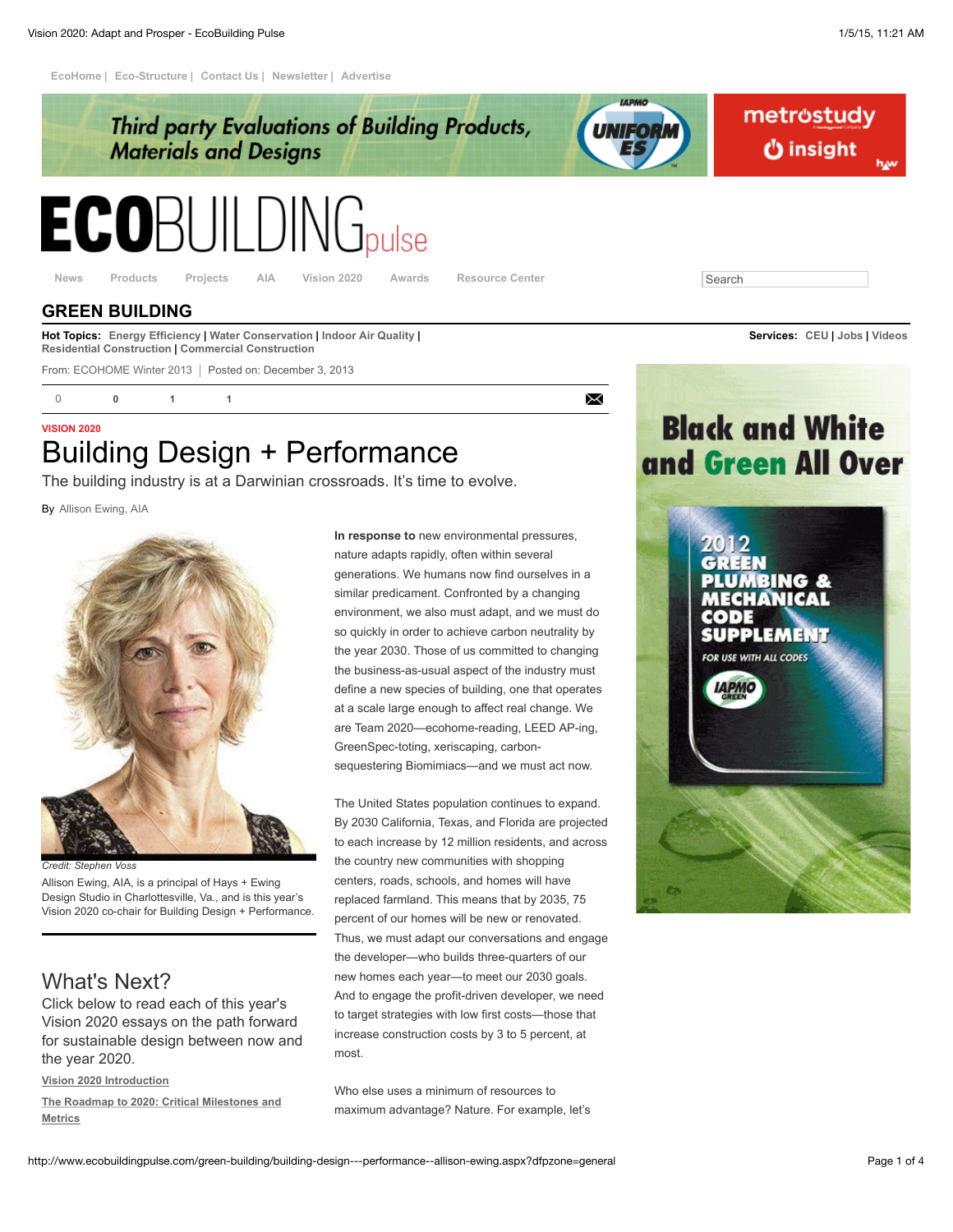#### Vision 2020: Adapt and Prosper - EcoBuilding Pulse 1/5/15, 11:21 AM

**[Energy Efficiency + Building Science: Dennis](http://www.ecobuildingpulse.com/energy-efficiency/energy-efficiency---building-science--dennis-creech.aspx) Creech on what to do with existing homes**

**[Building Design + Performance: Allison Ewing, AIA,](http://www.ecobuildingpulse.com/green-building/building-design---performance--allison-ewing.aspx) on how we must adapt in order to prosper.**

**[Indoor Environmental Quality: Marilyn Black on how](http://www.ecobuildingpulse.com/indoor-air-quality/indoor-environmental-quality--marilyn-black.aspx) we must balance energy and health.**

**[Materials + Products: Tom Lent on how material](http://www.ecobuildingpulse.com/building-materials/materials---products--tom-lent.aspx) transparency is just the beginning.**

**[Water Efficiency: Paula Kehoe on how we must](http://www.ecobuildingpulse.com/water-conservation/water-efficiency--paula-kehoe.aspx) rethink water use and sources.**

**[Economics + Financing: Robert Sahadi asks "Will](http://www.ecobuildingpulse.com/green-sales-and-marketing/economics---financing--robert-sahadi.aspx) green become the new granite?"**

**Codes, Standards + Rating Systems: Mark Frankel, [AIA, LEED Fellow explains why we need outcome](http://www.ecobuildingpulse.com/codes-and-standards/codes--standards---rating-systems--mark-frankel.aspx)based policies.**

**[Sustainable Communities: John Norquist on the](http://www.ecobuildingpulse.com/green-communities/sustainable-communities--john-norquist.aspx) need to bring back Main Street, U.S.A.**

**Energy Efficiency + Building Science: Mark [LaLiberte on how we must commit to education and](http://www.ecobuildingpulse.com/energy-efficiency/energy-efficiency---building-science--mark-laliberte.aspx) training**

**[Building Design + Performance: Tedd Benson](http://www.ecobuildingpulse.com/green-builders/building-design---performance--tedd-benson.aspx) asserts that all that we do must change.**

look at the white-tailed deer. As with many species, the northern variety is bigger than its southern cousin and thus has a higher mass-to-surface-area ratio, helping the larger deer to better retain heat. These fundamental laws should also apply to buildings; mass should differ if building in Vermont, Virginia, or Florida.

We can learn a lot from nature. After all, modern science is a yearling compared to nature's 3.8 billion years of research and development. We can find out about thermoregulation from the Australian compass termite, for instance, whose wedgeshaped nest, oriented with the long axis facing north to south, minimizes exposure to intense midday rays. However, we do not currently mirror this simple strategy. Instead, passive solar design is rarely implemented at the community level. Street design, house design, and siting are often blind to solar path: We are left with the same layout, the same window placement, and the same overhangs, with no relation to the cardinal points.

## **Adaptation: Provide More With Less**

Recent studies show that it is the pursuit of happiness, not the attainment of it, that makes us

happy. Bigger is not better, so we should consider how to actively engage in our environment on a more intimate level. A dogtrot house our firm designed for a Charlottesville, Va., couple, for example, has a covered, open courtyard that connects the living spaces with the wing that houses the bedrooms. It is this courtyard, with its connection to nature, that most attracts the people who live there, and it is that active engagement with nature that enriches their lives.

### **Adaptation: Think More Efficiently**

The building envelope is a key component to reducing energy use, and the Passivhaus approach, relatively new to the U.S. building community, can result in an 80 percent reduction in energy use. The idea behind the Passivhaus program, which was developed in Germany in the 1990s, is to break through the cost barrier by sealing and insulating the bejesus out of an envelope until the need for mechanical equipment, apart from fresh-air delivery, is eliminated. This can be done on a large scale, and already is by developers such as Structures Design/Build from Roanoke, Va., who are meeting the 2020 benchmarks by constructing Passivhaus buildings at market rates.

While this addresses the operational side of the equation—the energy needed to heat and cool a house and run its equipment—we need to adapt our thinking to also consider embodied energy. About 25 percent of the total lifetime energy use of a building is in the structure's materials and construction. Again, here we can learn from nature and from our own history.

Of all the materials used to build a house, cement production is the biggest culprit of embodied energy, accounting for 5 to 10 percent of global carbon dioxide emissions. But it wasn't always this way. While making Portland cement requires kilns that fire at 1,450 C, the Romans knew how to make cement without applied heat. They packed volcanic rock and lime in forms, and then submerged the forms in seawater, where the material would heat up and harden. The resulting cement is stronger and lasts longer than conventional concrete. (And yes, it's still in use.)

Roman builders took advantage of chemistry, and so does nature. While we consider CO2 to be a poison, nature uses it as feedstock. Consider coral, which is made of calcium carbonate, also known as limestone.



## FIBERGLASS & MINERAL WOOL



## **DOWNLOAD MARKETING KIT>>**



# **Insulation Institute.**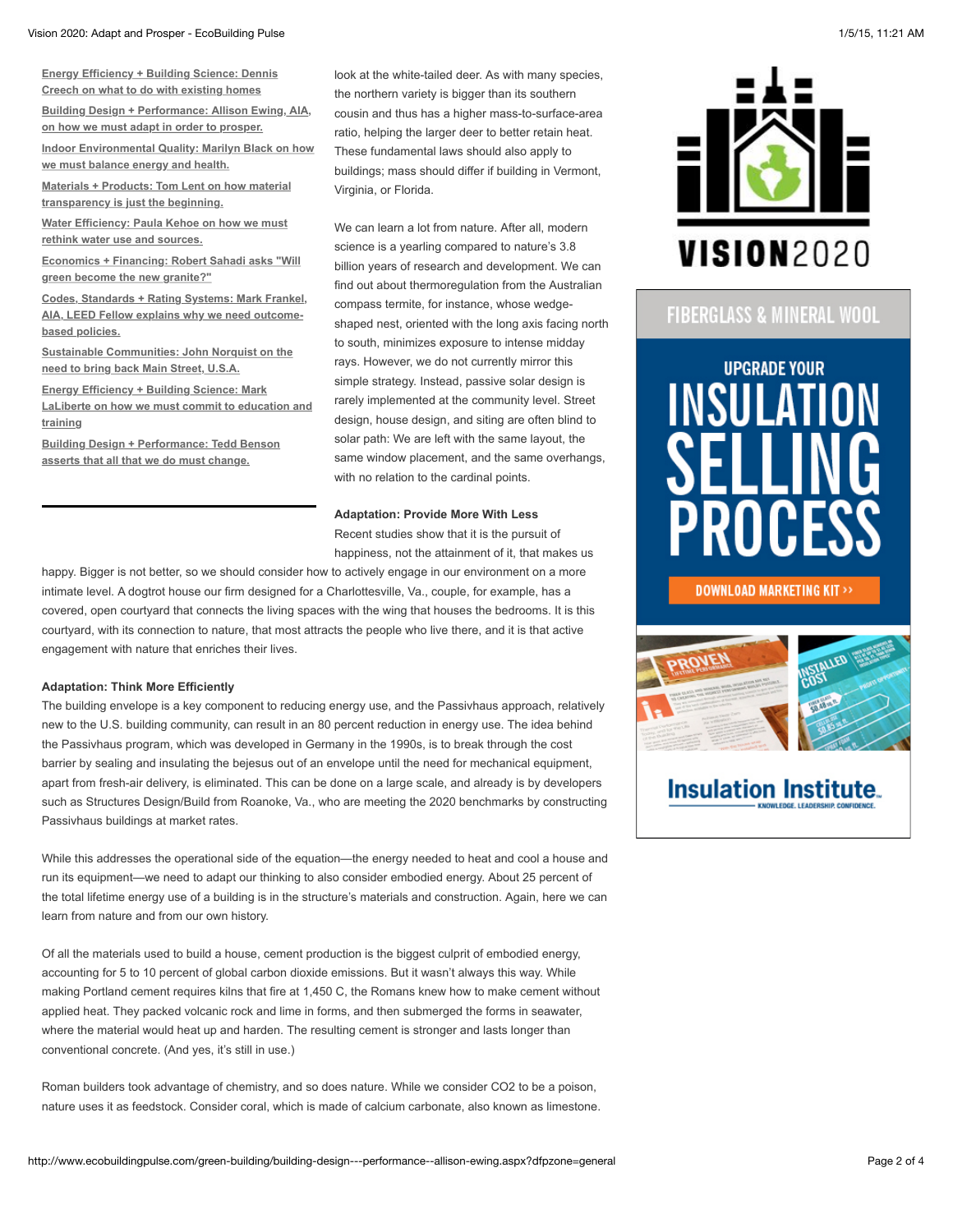A California-based company called Calera is using CO2 and water to make a lime for use in a variety of products.

### **Adaptation: Rethink Conventional Building Processes**

Rapid prototyping—or, as you may know it better, 3D printing—is about to revolutionize building. Conventional manufacturing often involves the "heat, beat, and treat" method, which uses a lot of heat and generates a lot of waste. And conventional production often involves raw material extraction and transportation. At the typical construction site, a stick-by-stick approach layers materials, studs, sheathing, weather barriers, siding, insulation, drywall, and paint, and leaves behind a substantial amount of waste.

All of these steps go away with 3D printing. We will see waste in material production—and in embodied energy—drastically reduced.

Some creative explorers are tapping into nature's assembly line. Swedish architect Magnus Larsson is developing habitations in the Saharan desert by flushing a specific bacteria through loose sand. In doing so, the bacteria sets off a chemical reaction that results in structurally sound sandstone. Rachel Armstrong, a 2010 senior TED fellow, is developing "protocells" that are mixed with paint and programmed to thicken into a limestone shell after exposure to CO2.

In response to environmental pressures, conventional building practices must give way to more adaptive solutions. The stick-by-stick approach will be replaced by rapid prototyping. CO2 will no longer be the poison of our time, but rather, a feedstock. Our buildings will thermoregulate themselves. As we evolve, the distinction between materials and methods will continue to dissolve—and our buildings will self-assemble. This is Architecture of the Fittest.

## **KEYWORDS**

#### **Subject**

[Green Building,](http://www.ecobuildingpulse.com/find-articles.aspx?subjects=Green+Building) [Green Builders,](http://www.ecobuildingpulse.com/find-articles.aspx?subjects=Green+Builders) [Green Communities](http://www.ecobuildingpulse.com/find-articles.aspx?subjects=Green+Communities), [Architecture,](http://www.ecobuildingpulse.com/find-articles.aspx?subjects=Architecture) [Building Envelope,](http://www.ecobuildingpulse.com/find-articles.aspx?subjects=Building+Envelope) **[. . .](http://www.ecobuildingpulse.com/green-building/building-design---performance--allison-ewing.aspx?dfpzone=general#)**

**Location** [Charlottesville, VA,](http://www.ecobuildingpulse.com/find-articles.aspx?location=Charlottesville%2c+VA) **[. . .](http://www.ecobuildingpulse.com/green-building/building-design---performance--allison-ewing.aspx?dfpzone=general#)**

**Person** [Allison Ewing](http://www.ecobuildingpulse.com/find-articles.aspx?person=Allison+Ewing)

### **Organization**

[Passive House Institute,](http://www.ecobuildingpulse.com/find-articles.aspx?organization=Passive+House+Institute) [Hays + Ewing](http://www.ecobuildingpulse.com/find-articles.aspx?organization=Hays+%2b+Ewing)

[View more keywords](http://www.ecobuildingpulse.com/green-building/building-design---performance--allison-ewing.aspx?dfpzone=general#)

## **MORE FROM ECOBUILDING PULSE**

[ARCHITECTURE](http://www.ecobuildingpulse.com/find-articles.aspx?subjects=Architecture) [AIA Campaign](http://www.ecobuildingpulse.com/architecture/aia-campaign-aims-to-raise-awareness-about-architecture_c.aspx) Aims to Raise Awareness About

**Architecture** The American Institute of Architects launched a video today as part of its new "I Look...



than the Best...



[CHARLOTTESVILLE, VA](http://www.ecobuildingpulse.com/find-articles.aspx?location=Charlottesville%2c+VA)

[Building Skin: Better](http://www.ecobuildingpulse.com/energy-efficiency/building-skin-better-than-the-best-insulation_c.aspx) Reaching the [Developer-Builder](http://www.ecobuildingpulse.com/carbon-footprint/reaching-the-developer-builder-for-evolutionary-change-.aspx) for...



X

[14-Unit Housing](http://www.ecobuildingpulse.com/energy-efficient-design/leading-by-example.aspx) Community in...

[ROANOKE, VA](http://www.ecobuildingpulse.com/find-articles.aspx?location=Roanoke%2c+VA)

## **COMMENTS**

Please read our [Content Guidelines](http://www.ecobuildingpulse.com/about/content-guidelines.aspx) before posting.